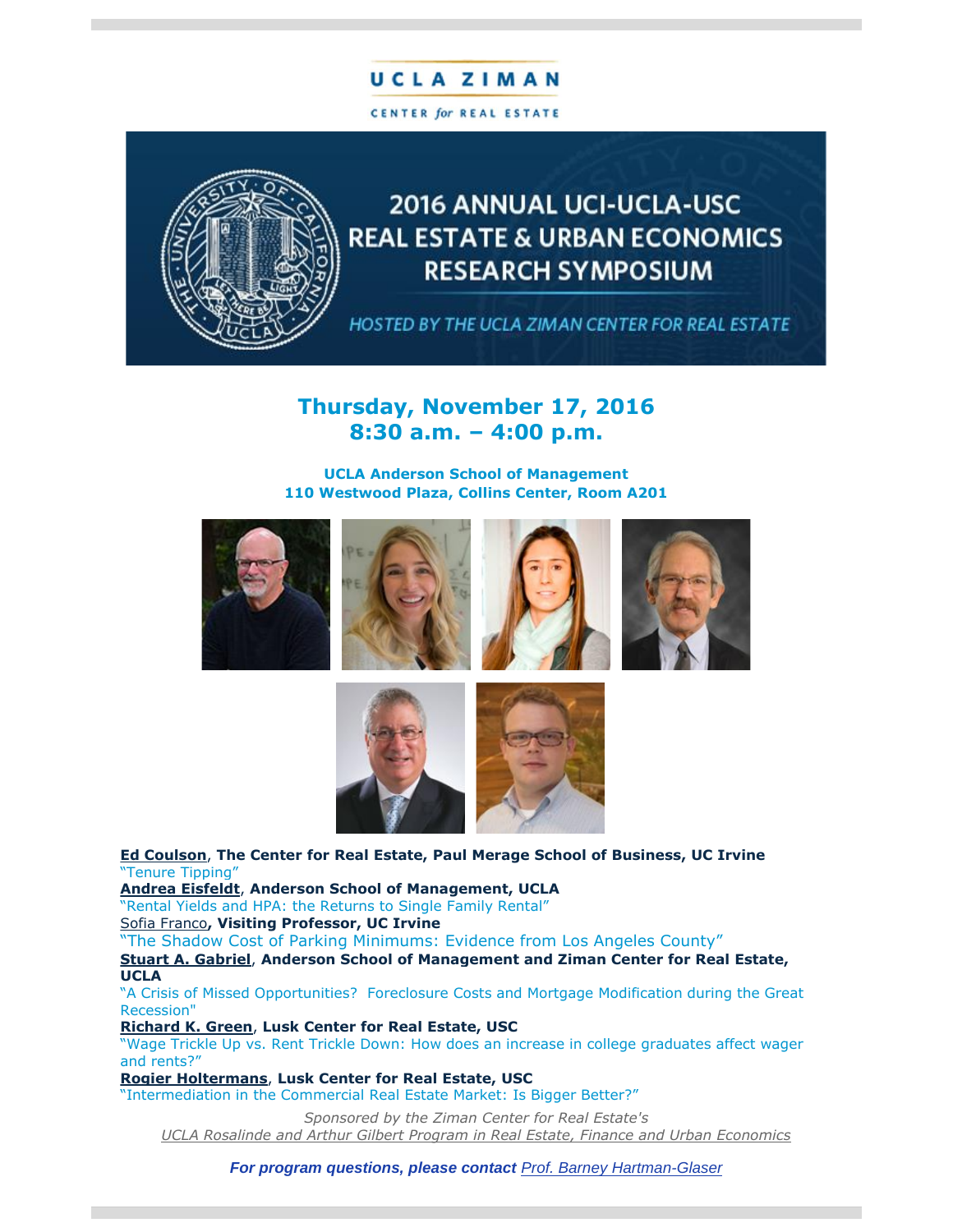## UCLA ZIMAN CENTER for REAL ESTATE



# **2016 ANNUAL UCI-UCLA-USC REAL ESTATE & URBAN ECONOMICS RESEARCH SYMPOSIUM**

HOSTED BY THE UCLA ZIMAN CENTER FOR REAL ESTATE

### **Thursday, November 17, 2016 8:30 a.m. – 4:00 p.m.**

**UCLA Anderson School of Management University of California - Los Angeles 110 Westwood Plaza, Collins Center, A-201 Los Angeles, CA 90095**

## **AGENDA**

**Continental Breakfast:** 8:30 a.m. - 9:00 a.m.

#### **SESSION ONE:** 9:00 a.m. – 9:50 a.m.

#### **"A Crisis of Missed Opportunities? Foreclosure Costs and Mortgage Modification during the Great Recession"**

Stuart Gabriel, Anderson School of Management and Ziman Center for Real Estate, University of California – Los Angeles\* Matteo Iacoviello, Federal Reserve Board, Washington, D.C. Chandler Lutz, Department of Economics, Copenhagen Business School *Discussant: Kerry Vandell (UCI)*

#### **SESSION TWO:** 9:55 a.m. – 10:45 a.m.

#### **"Tenure Tipping"**

Ed Coulson, The Center for Real Estate, Paul Merage School of Business, University of California – Irvine\* Gregory Wommer, Smeal College of Business, Penn State University *Discussant: Matt Kahn (USC)*

**Light Refreshments Break:** 10:45 a.m. – 11:00 a.m.

#### **SESSION THREE:** 11:00 a.m. – 11:50 p.m.

**"The Shadow Cost of Parking Minimums: Evidence from Los Angeles County"** W. Bowman Cutter, Department of Economics, Pomona College

Sofia Franco, Visiting Professor, University of California – Irvine\* W. Skyler Lewis, Department of Economics, Pomona College *Discussant: Chris Redfearn (USC)*

**Buffet Lunch:** 12:00 p.m. - 1:00 p.m. @ UCLA Anderson C Atrium, Entrepreneurs Hall